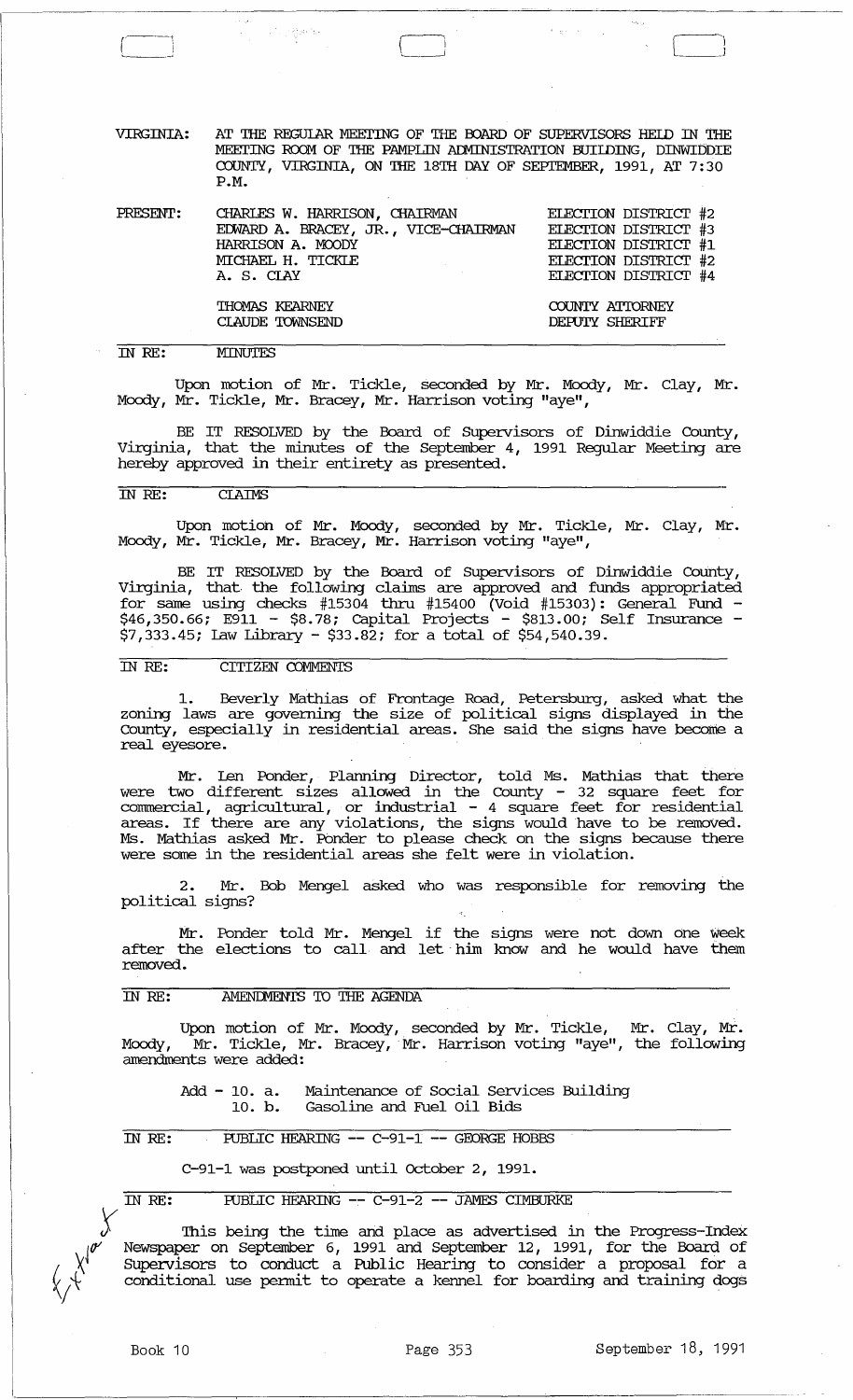on Tax Parcel 49-7, Tract 2, located on the east side of Halifax Rd., Rt. 604, .5 miles north of oak Grove Rd., Rt. 606.

Mr. Len Ponder, Director of Planning, stated that Mr. James Cllnburke has applied for a conditional use pennit to operate a kennel for boarding and. training dogs on Tax Parcel 49-7, Tract 2, located on the east side of Halifax Rd., Rt. 604, .5 miles North of oak Grove Rd., Rt. 606. The property is large and remote, lying over one half mile from Rt. 604 and. containing 27 acres.

On August 14, 1991 at 8:00 p.m. the Planning connnission held a public hearing to discuss Mr. Cimburke's request for a conditional use permit. At that meeting, the Planning commission considered the conditions recommended by the planning staff. Upon further discussion between Mr. Cimburke and the Planning Commissioners, the Planning Commission has recommended approval of the conditional use permit with the following conditions:

- 1. The kennel shall be located an adequate distance from the existing property lines in order to prevent conflicts with future development. (The applicant will submit plans for review by the Planning Department for approval of the kennel's location). Minimum side setbacks will be fifty (50) feet.
- 2. There will be no more than twenty-five (25) dogs of permanent status (i.e. any dog over six months of age and any stay over fourteen  $(14)$  days) on the property at one time.
- 3. Water run-off from the runs shall be controlled and directed away from any creek or stream on the property.
- 4. All defecatory matter will be placed in a controlled location covered, and disposed of per County and Health Department regulations.
- 5. Operation of the kennel is subject to approval of any and all licenses and building permits issued by the county.

Mr. James Cimburke was present to answer questions that the Board had concerning the conditional use permit.

Mr. Tickle stated to Mr. Cimburke he had reservations regarding the construction of the runs and the methods he would use to make sure the pens were cleaned properly, and drained correctly.

Mr. Cllnburke told the Board that the run floor would be concrete and that the pen would be slanted with a drainage ditch for run-off. The construction of the kennels would be chain link fence, which would house one dog only per run. Mr. Tickle asked Mr. Cllnburke if we would include that as a condition. Mr. Cimburke agreed.

No one spoke for or against the conditional use pennit request.

Upon motion of Mr. Bracey, seconded by Mr. Tickle, Mr. Clay, Mr. Moody, Mr. Tickle, Mr. Bracey, Mr. Harrison voting "aye",

BE IT ORDAINED BY the Board of Supervisors of Dinwiddie County, Virginia that the conditional use pennit to operate a kennel for boarding and training dogs on Tax Parcel 49-7, Tract 2, located on the east side of Halifax Road, Route 604, .5 miles north of oak Grove Road, Route 606, was approved with the conditions recommended by the Planning Commission with the added condition that the kennel floors be constructed of concrete with proper drainage.

## IN RE: PUBLIC HEARING -- C-91-3 -- VIRGINIA CELWIAR LIMI'IED **PARINERSHIP**

This being the time and place as advertised in the Progress-Index Newspaper on September 6, 1991 and September 12, 1991, for the Board of SUpervisors to conduct a Public Hearing to consider a proposal for a conditional use permit for the purpose of constructing and operating a cellular telephone exchange consisting of a radio tower, an equipment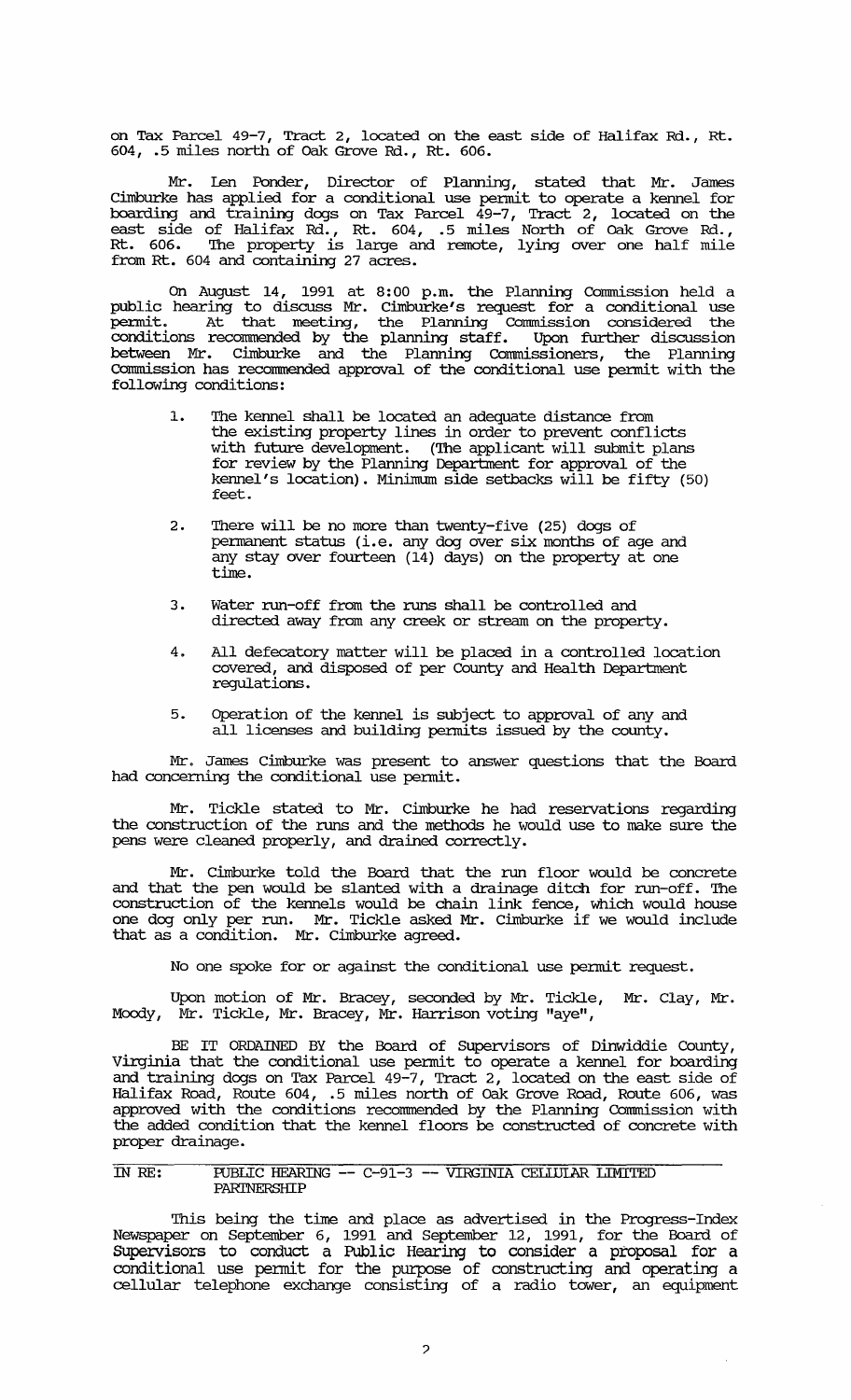building, and an external emergency generator to be located on property zoned A-2 and further\_ identified as Tax Parcel 26-(3)-5, located on Route 620 in the Darvills Magisterial District.

Mr. Len Ponder, Director of Planning, stated that the Virginia Cellular Limited Partnership has submitted a request for a conditional use permit for the purpose of constructing and operating a cellular telephone exchange consisting of a radio tower, an equipment building, and an external emergency generator.

At the August 14, 1991, Planning Commission meeting, the cannnissioners recommended approval of this conditional use permit accompanied with the following conditions. This property is zoned A-2 and per Section 22-71 (45), "corrnnunication tower(s) with station", are allowed with a conditional use permit..

- 1. The conditional use pennit must be reviewed at least every two years for compliance with the stated conditions.
- 2. A minimal amount of natural trees or shrubbery shall be disturbed by placement of the tower on the property. Additional landscaping or screening to buffer adjacent property owners from the base of the tower may be required by the Director of Planning.
- 3. If the tower becomes inoperable for more than one year it must be taken down by the current or final property owner.
- 4. An eight foot security fence will be required around the base of the tower and the equipment building.
- 5. There must be a locked gate installed at the front of the property line.
- 6. The tower must be operated in a manner to insure no interference to radio and television signals or other<br>- technical equipment.

Mr. Walter Witt, attorney for Virginia Cellular Limited Partnership, stated that there would be absolutely no interference with T.V. or radio reception and as a result, the Company had suggested and accepted a condition to that effect in the application for the permit. He stated the applicant here is a public utility and as such is required to expand its services to meet the demand. This project will provide cellular telephone service within a fourteen mile radius of the property. The project will be constructed in strict accordance with the regulations of the Federal Communications comnission and Federal Aviations Administration. He submitted that the proposed project is a much needed public service project which will have no adverse impact on the public health, safety or welfare. He stated that some questions were raised at the Planning Comnission meeting on property values in the vicinity, and as a result he had with him an expert appraiser, Mr. lawrence Solsman, who had conducted a study of similar installations in areas close to the proximity of this one.

Mr. larry Solsman, Real Estate appraiser, told the Board that he had looked at Prince George, Petersburg, and Goochland and his study showed virtually no impact of any type on sales of property located in the vicinity of these towers.

Mr. John Rodman, construction supervisor, told the Board the Prince George site serves the eastern side of Petersburg, Hopewell and Prince George County, where this one would be serving Rt. 460 on the western side of Petersburg which is this part of the County.

Mr. Bracey asked at the present time how many towers are presently located in the County?

Mr. Ponder stated that there are now three towers in the County, and one radio tower.

Book 10 **Page 354** September 18, 1991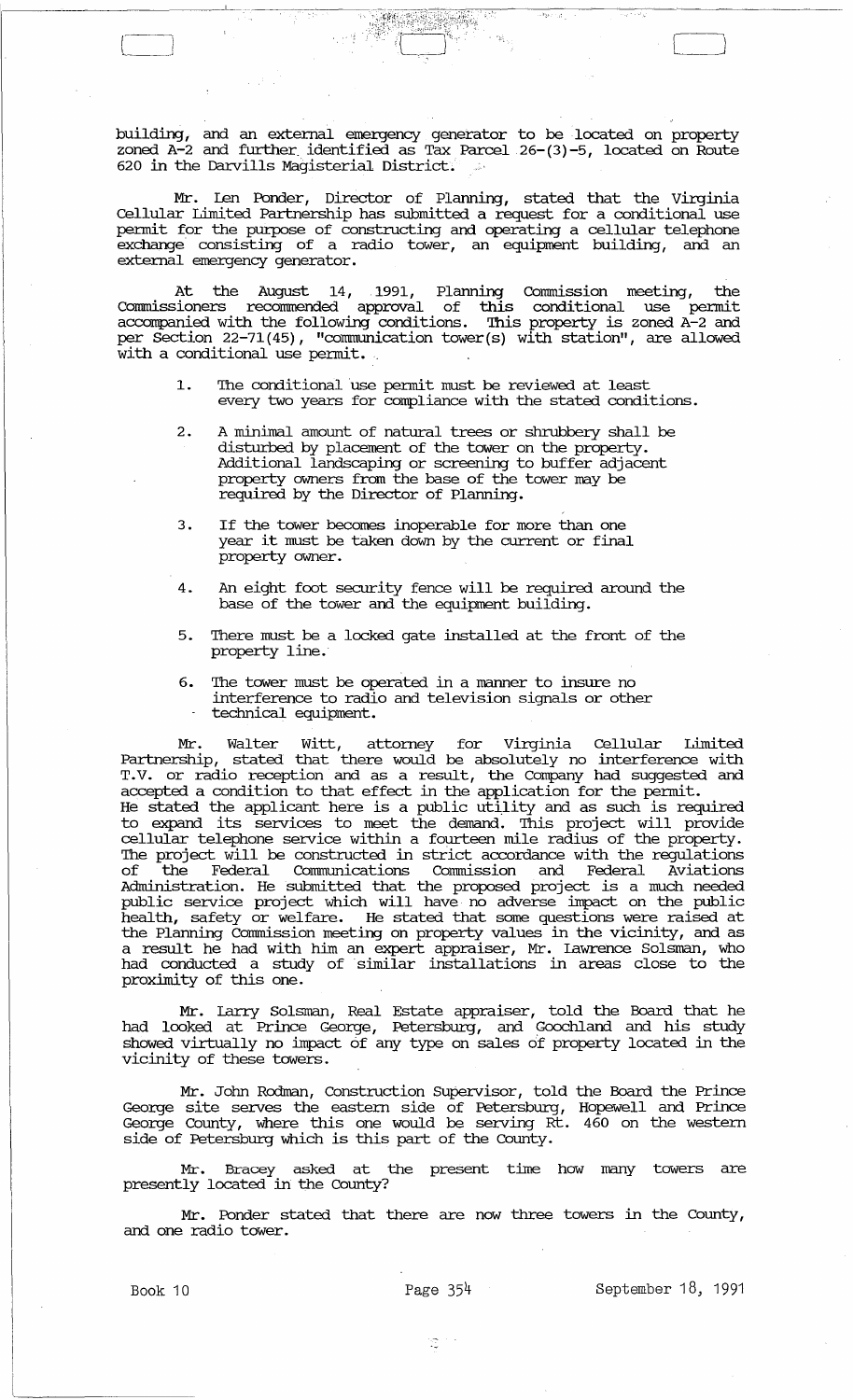Mr. Bracey asked where is the end, or is this just the beginning; and financially what will this tower or these towers do for Dinwiddie's tax base, other than providing a service for virginia Cellular.

Mr. Rodman said these facilities are valued at approximately 1. 2 million dollars each, so whatever the tax rate is for such a capital investment is what the County would see as revenue from it.

Mrs. Marston, Commissioner of Revenue, told the Board that the value does not go into it. The tax rate is based on the height, plus the width; also there are factors multiplied into it that the state Department of Taxation regulates. But at the present time she said she couldn't tell the Board exactly what the base rate was.

No one spoke for the conditional use pennit.

The following opposed the conditional use permit:

Sidney Williams of 9710 White Oak Church Road told the Board his property adjoins the property where Virginia Cellular wanted to construct the tower. The tower is being built directly across and in front of their house and it is way less that 500' from the base of the guidewire to their house. He said it was going to be an eyesore and they have been there for fifteen years and they didn't want a tower there.

Loretta Williams stated that she had heard the company was building three towers in Dinwiddie County. She said the fence that has been erected around the property is two strands of barbed wire that looks terrible. Ms. Williams said she didn't want the tower there but it looked as if it was going to be built anyway.

Mr. witt asked the Board if he could respond to some of the questions that had been asked. He asked Mr. Rodman to address the issue of the fence that Ms. Williams raised the question about.

Mr. Rodman said generally on these sites the fence is erected around the base of the tower to keep anyone from banning the equipment or thernsel ves. He stated the company intended to do whatever was necessary to close the road off to the transmitter site to unauthorized vehicles. He commented that at the base of the tower an eight foot chain link fence with three strands of barbed wire at the top is installed. At the road a fann type gate, about 14' wide with enough fence over to a ditch to keep unwanted traffic out is sufficient.

The Chairman asked if the base of the guidewire could be placed anywhere else to prohibit exposure to the Williams.

Mr. Rodman stated that there is an engineering factor in where the guidwires are placed. Because of the shape of the tower in order to get the orientation of the antennas needed a guideline has to be placed due south. Guide towers always, its almost a scientific fact, will fall in a collapsing motion; they don't fall like trees.

Mr. Moody stated that at the Planning Commission meeting the same question had been raised because of the location of the William's house. Mr. Moody said Mr. Bass was to get the information to him regarding the collapsing of towers and he had not received any data yet.

Mr. witt stated that it was his fault, and he had a report from the Andrews corporation, which is the tower structural engineer for this and other towers which are constructed by Virginia Cellular. He submitted the report to the Chairman and other Board members. He stated that of the 3,000 plus towers which were manufactured, fewer than 1% had experienced any kind of failure, most of the failures were the direct result of tornados. '!he report indicated when towers encounter unusual stresses, towers fold when they fall.

Mr. Bracey asked if the company was planning the location of a third tower, Mr. Rodman stated not at the present time.

Mr. Thomas Van Pelt of Old Vaughan Road, stated that the gentleman was probably correct about the tower falling. He stated that he had experience with towers and his company had an H Tower, which is constructed a whole lot better than the one Mr. witt referred to and a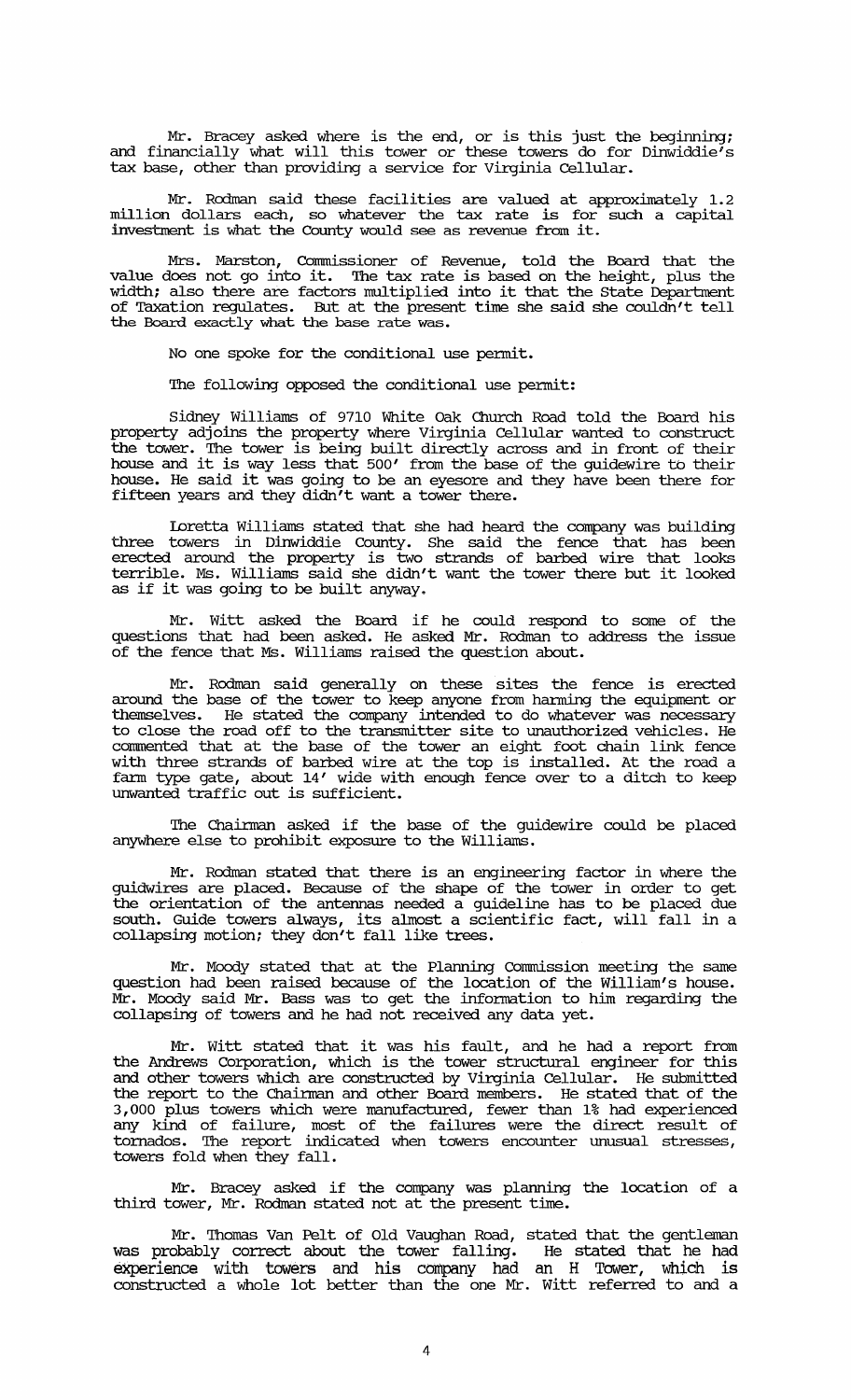tornado laid it flat, just as if you sawed off a tree. He stated that 460 is our prime tornado area. Secondly, the gentleman referred to 800 megahertz on the transmitter of this 15 to 20 watt, the subhannonic of that is 400 megahertz which gets into your T. V., half power is 7 and one-half watts, and we all know that C.B. radio's operate at 5 watts or less and we have had problems with C.B. radios. These folks are one-third more in their power, so with that in consideration, I wish the Board would examine this further.

Mr. witt stated that there was absolutely no possibility of interference with radio or T.V. As evidence, Virginia Cellular has accepted the condition of the permit and if. there is interference of either, the permit could be rescinded.

Ms. *Arrr:l* McDowell, Quaker. Road stated that there was a proposed site next to her house and Ms. McDowell's neighbor told her she has a contract.

Upon motion of Mr. Bracey, seconded by Mr. Tickle, Mr. Clay, Mr • Moody, Mr. Tickle, Mr. Bracey, Mr. Harrison voting "aye",

BE IT RESOLVED BY the Board of Supervisors of Dinwiddie County, Virginia that action on the Virginia Cellular Limited Partnership's request for a conditional use permit for the purpose of constructing and operating a cellular telephone exchange consisting of a radio tower, an equipment building, and an external emergency generator, Tax Parcel 26-(3)-5, located on Route 620 in the Darvills Magisterial District, be postponed until october 16, 1991.

## IN RE: DINWIDDIE VOIDNTEER FIRE CHIEFS ASSOCIATION

Mr. Donald Porter, of the Namozine Volunteer Fire Department, stated, we, the Fire Chief's Association, address you tonight in unison, as a voice of one, regarding the issue of fire equipment needs and acquisition of this fire equipment for the next five years.

This body was formed back in 1979 in an attempt to advise the Board and offer guidance as to what we feel are the needs of the overall fire service as it relates to the entire county. We come to you tonight in an attempt to make you aware that we have found that the one on one approach to our individual Board Representative is not the fashion in which to address this serious and financially burdensome issue.

We do not come before you tonight lightly with this proposal just as Fire Chief's , but as concerned citizens and tax payers as well. We know that what this proposal is suggesting is, at first, going to appear to be one of an overwhelming proposition; however, one presented, we feel it will be a workable plan.

The immediate need at this time is the acquisition of two (2) pumpers. Keeping in mind the overwhelming cost of two pieces of fire apparatus, we are respectfully asking that one be purchased by January 1992 and the second in July 1992 or as soon thereafter as possible. '!his would place the orders in two separate budget years; however, would get them ordered and on the way. Most fire apparatus manufacturers today require no money up front and generally exceed a year in the manufacturing process. This allows the County "breathing space", so to speak, to budget process. This allows are coally showning space, so as speak, so hanger and plan for the payment of this equipment. Then, after this need is addressed, another truck could be ordered as deemed necessary for the next needed company.

The second point that we wish to bring to the attention of the Board is the fashion in which the Board may opt to address the financial means to obtain this equipment.

On August 14, 1991, a representative· from one of the local apparatus manufacturers addressed the Chief's Association meeting with the lease/purchase program of: which the Board is fully aware, as we understand, due to the recent school bus purchases. We know that cash and carry is always the best way for the County to do business; however, under the current budget constraints, this lease/purchase plan seems a viable alternative for us at this time.

We come before you tonight asking you to bring this proposal onto the agenda and that you pass a resolution supporting this proposal, so as

l\_J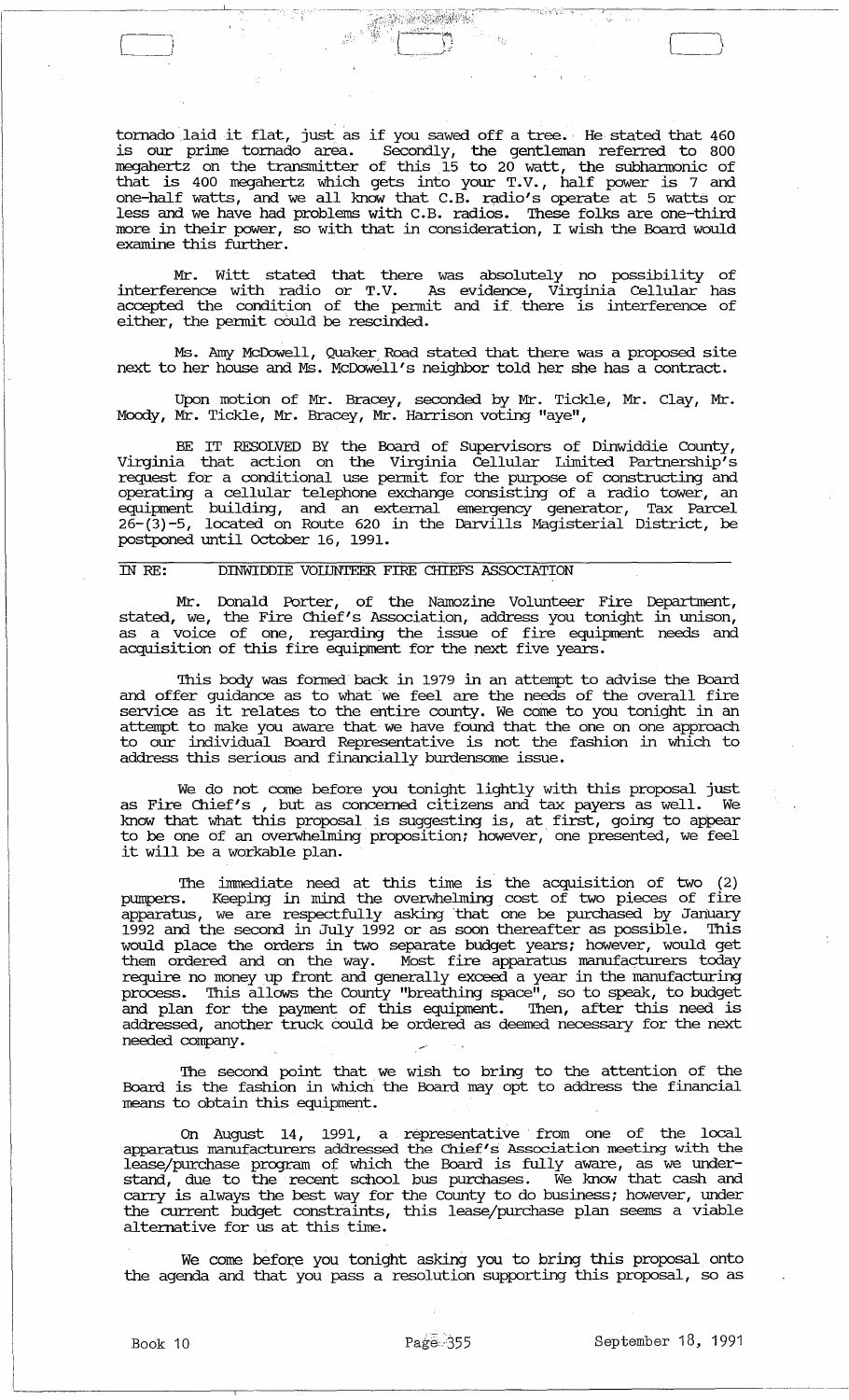to begin the process to provide the citizens of Dinwiddie County to adequate fire protection that they deserve and for which they feel that they are paying their taxes.

Respectfully Submitted by the Chief's Association of Dinwiddie County,

Robert lewis, Jr., Chief, Company 1; Mark L. Rowland, Chief, Company 2; David Runion, Chief, Company 3; Francis W. stevens, Chief, Company 4; Charles Rideout, Chief, Company 5; William F. King, Chief, Company 6.

The Board directed the County Administrator to meet with the Fire Chief's Association to review their request and work with them on a recormnendation for the Board's consideration. Mr. Porter told the Board that the situation is serious and something needed to be done right away. He said that the Association would notify the County Administrator when they would be meeting.

## IN RE: RESOIlJTION -- OPFOSING DEPARIMENT OF WASTE MANAGEMENT lANDFILL PERMIT APPLICATION FEES

Upon motion of Mr. Bracey, seconded by Mr. Bracey, Mr. Bracey, Mr. Tickle, Mr. Harrison voting "aye", the following resolution was adopted:

WHEREAS, the Counties, cities and Towns became aware that the Department of Waste Management intends to assess Permit Application Fees associated with treatment, storage and disposal of nonstandard solid wastes; and

WHEREAS, these Pennit Application Fees will not be a one time fee but will be recurring fees; and

WHEREAS, it was not the intent of Department of Waste Management to assess such fees when the new solid waste management regulations were adopted since a change to the statute was made in the 1990 session of the Virginia legislature; and

WHEREAS, nonhazardous landfill design and applications must be prepared by registered professional engineering companies to prepared by registered professional engineering companie<br>specifications determined by the Department of Waste Management; and

WHEREAS, the Department of Waste Management justification for assessing Permit Application Fees is to cover costs incurred in performing specific administrative functions such as issuance of permits, permit modifications, specific administrative functions such as issuance of pennits, pennit modifications, or certifications to applicants; and

WHEREAS, the Department of Waste Management estimates that it will require a considerable number of man-hours and costs estimated as high as \$36,000 to have their engineers, geologists and others review work submitted by registered professional engineers, geologists and others employed by the Counties, cities and Towns; and

 $\chi$   $\chi^0$ 

WHEREAS, Permit Application processing is a normal part of a regulatory agency's business which should be funded as a nonnal part of their budget paid from the general fund and not from special funds as proposed; and

WHEREAS, the imposition of Permit Application Fees exacerbate an already heavy, unfunded, mandate thrust upon the Counties, cities and Towns by the Deparbnent of Waste Management to meet their new regulations; and

WHEREAS, it appears that the Department of Waste Management, by and through the Permit Application Fee process is intent on building a bureaucratic autonomous empire which is not dependent upon the Connnonweal th for funding, but still costs the taxpayers money; and

WHEREAS, it appears ludicrous that the Deparbnent of Waste Management needs to spend a considerable number of man-hours reviewing the work of registered professional engineers and geologists all of whom are insured for malpractice, which provides alternative remedies for the Department should their work fail to meet required specifications;

6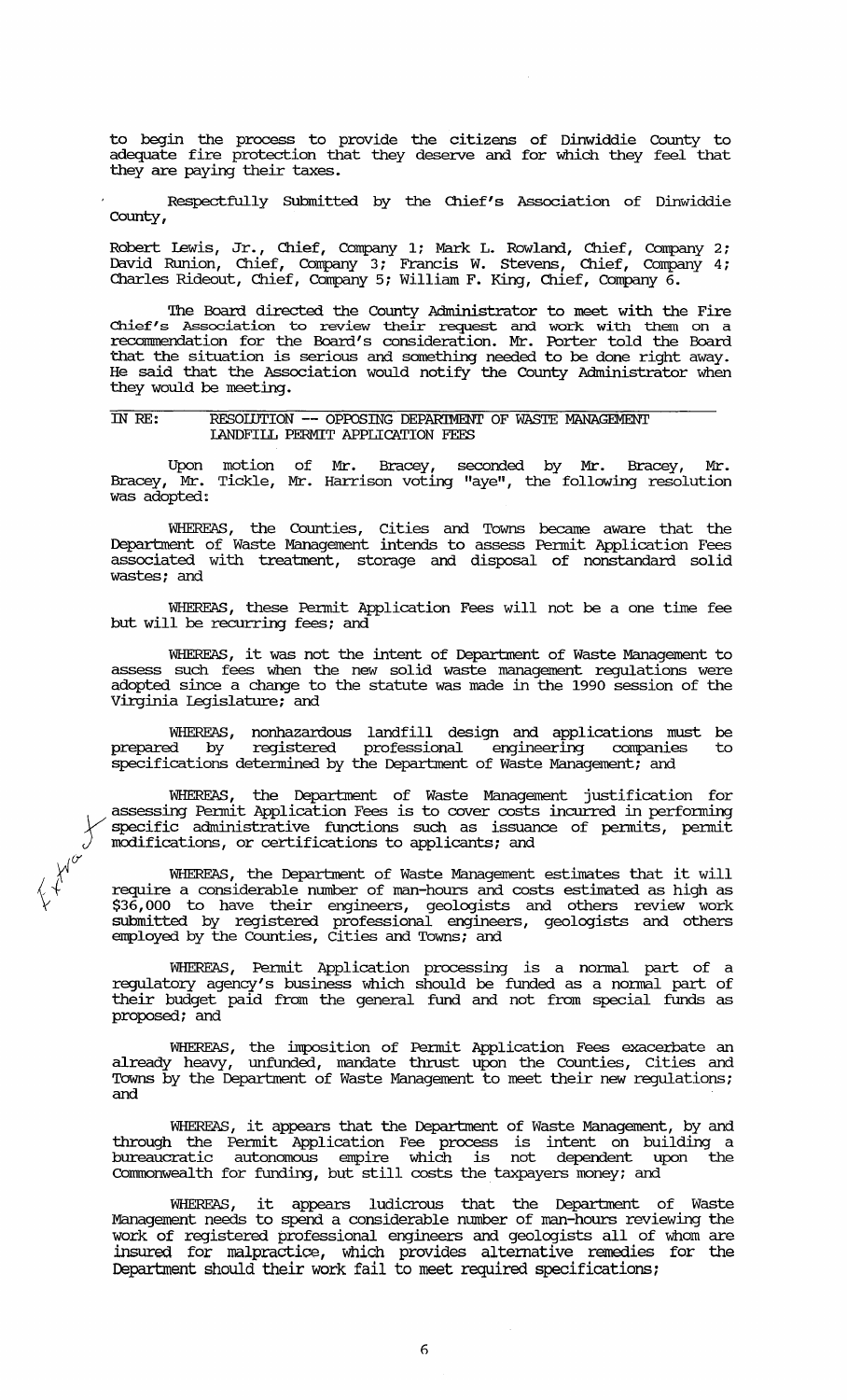NOW, THEREFORE, BE IT RESOLVED, that the Board of Supervisors of the County of Dinwiddie, Virginia strongly urges the General Assembly to amend the Virginia Waste Management Act, Sec. 10.1-1402 (16), Code of Virginia to exempt the Counties, cities and Towns from the burden of Pennit Application Fees; and

:,t~=Y:;',;'"

BE IT FURIHER RESOLVED, by the Board of SUpervisors of the County of Dinwiddie, Virginia that all other Counties, cities and Towns be invited to submit similar resolutions and that the Delegates and Senators representing all of the Cities, counties and Towns be asked to co-sponsor Bills in the 1992 session of the legislature to effect this change.

### IN RE: FINANCING FOR CARSON VOLUNTEER FIRE DEPARIMENT VEHICLE

/ --;: *\_-j,* ,,-.;~::~~~t'{{(~/-\'.~;-";?~;.l . ~', .' ..

The County of Prince George has completed a lease purchase agreement with Sanwa GEL of Towson, Maryland. The County went through the procurement procedure to establish the lowest interest rate for financing of the fire apparatus with a 7.2395% interest rate. The fire apparatus for Company #3 in carson came to a total of \$169,977. Dinwiddie County has obligated participation of one-third of the cost of the vehicle which . s \$56,659. The annual payments at 7.2395% interest will be \$13,907.33. The payment date of September 3, 1992 coincides with the lease purchase  $\chi$ <sup>(f)</sup> agreement the County has established with Sanwa and would have no effect on the date Dinwiddie County makes payment to Prince George County.

 $\sqrt{2}$  Upon motion of Mr. Tickle, seconded by Mr. Bracey, Mr. Bracey, Mr. Clay, Mr. Moody,' Mr. Tickle, Mr. Harrison voting "aye", the courity administrator was authorized to make a lump sum payment of \$56,659 to the County of Prince George, for the County's share in the purchase of a fire truck for the Carson Volunteer Fire Department.

#### IN RE: MAINTENANCE OF THE SOCIAL SERVICES BUILDING

The Assistant County Administrator informed the Board that she obtained an estimate for the list of improvements that has been requested by the Social Services Department. Before she reviewed the costs on the repairs, she gave a report on the amounts that have already been expended from this year's budget for some emergency repairs (with the exception of the tanks, which have to be removed). This amount is quite significant:

|    | 200 Amp electrical service                    | \$1,046      |
|----|-----------------------------------------------|--------------|
| 2. | Air conditioner replacement                   | 1,165        |
|    | Domatro and road $2 \times 500$ and $\pm 200$ | $MT_2$ $222$ |

3. Remove and replace 2 - 500 gal tanks (No price yet) 4. Maintenance items - bathroom, folding doors - taken care of

The list of repairs and cost for the additional repairs requested is as follows:

| 1. | Light Fixtures        | \$1,700      |
|----|-----------------------|--------------|
|    | 2. Painting Buildings | 1,500        |
|    | 3. Office Heat/air    | -500         |
|    | 4. Storage Shelves    | No price yet |

The Assistant County Administrator explained to the Board that at the present time, no money has been budgeted for these extra repairs. The Administration's suggestion is to hold off on the items except for the lights in the hallway and the heat for the office spaces until we are further into the budget year.

Upon motion of Mr. Clay, seconded by Mr. Moody, Mr. Bracey, Mr. Clay, Mr. Moody, Mr. Tickle, Mr. Harrison voting "aye", the County Administrator was authorized to proceed with those items necessary for safety and liability purposes which includes replacing the light fixtures and installing heating/air facilities for the newly divided office space in the Social services Building.

## IN RE: GASOLINE AND FUEL OIL BIDS

The Assistant County Administrator presented eight bids for the gasoline and fuel oil requirements for the County. She explained the bid process to the Board. She recommended the low bid from Barksdale Fuels for gasoline and diesel and Parker Oil Company for #2 fuel oil.